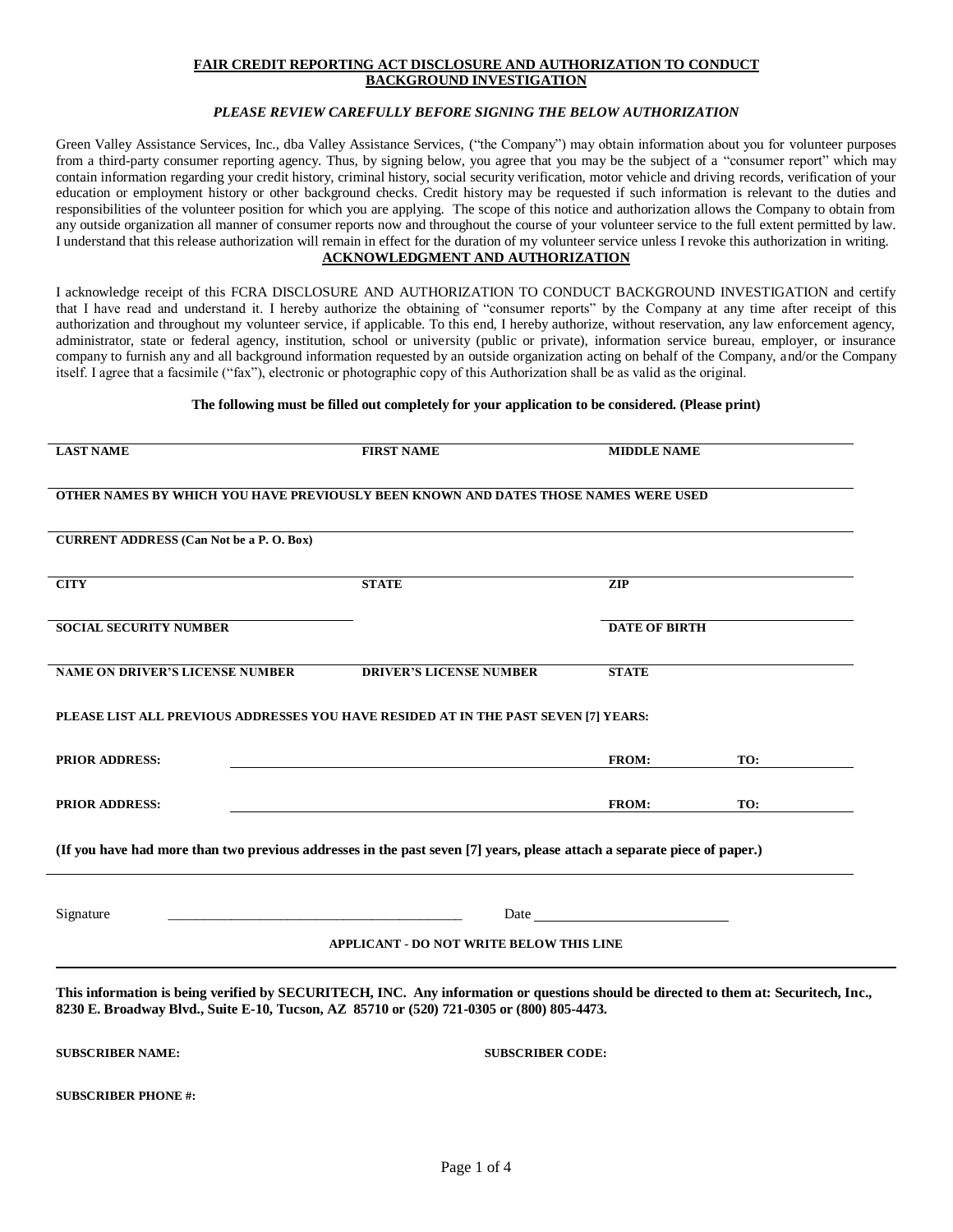# **STATE LAW DISCLOSURES RELATED TO CONSUMER REPORTS**

**California applicants or employees only:** By signing below, you also acknowledge receipt of the NOTICE REGARDING BACKGROUND INVESTIGATION PURSUANT TO CALIFORNIA LAW. Please check this box if you would like to receive a copy of an investigative consumer report or consumer credit report at no charge if one is obtained by the Company whenever you have a right to receive such a copy under California  $\Box$ 

**Minnesota applicants or employees only:** By signing below you also acknowledge that you understand that you have the right to make a request in writing to the consumer reporting agency of the nature and scope of the report, if any, and the agency is obligated to respond to your request within five days of your request for further information or of your request for the report, whichever is later. Please check this box if you would like to receive a copy of a consumer report at no charge if one is obtained by the Company.

 $\Box$ 

**Oklahoma applicants or employees only:** Please check this box if you would like to receive a copy of a consumer report at no charge if one is obtained by the Company.

**Vermont applicants or employees only:** Please check this box if you would like to receive a copy of a consumer report at no charge if one is obtained by the Company.  $\Box$ 

| Last Name | First | Middle |
|-----------|-------|--------|
| Signature |       | Date   |

П